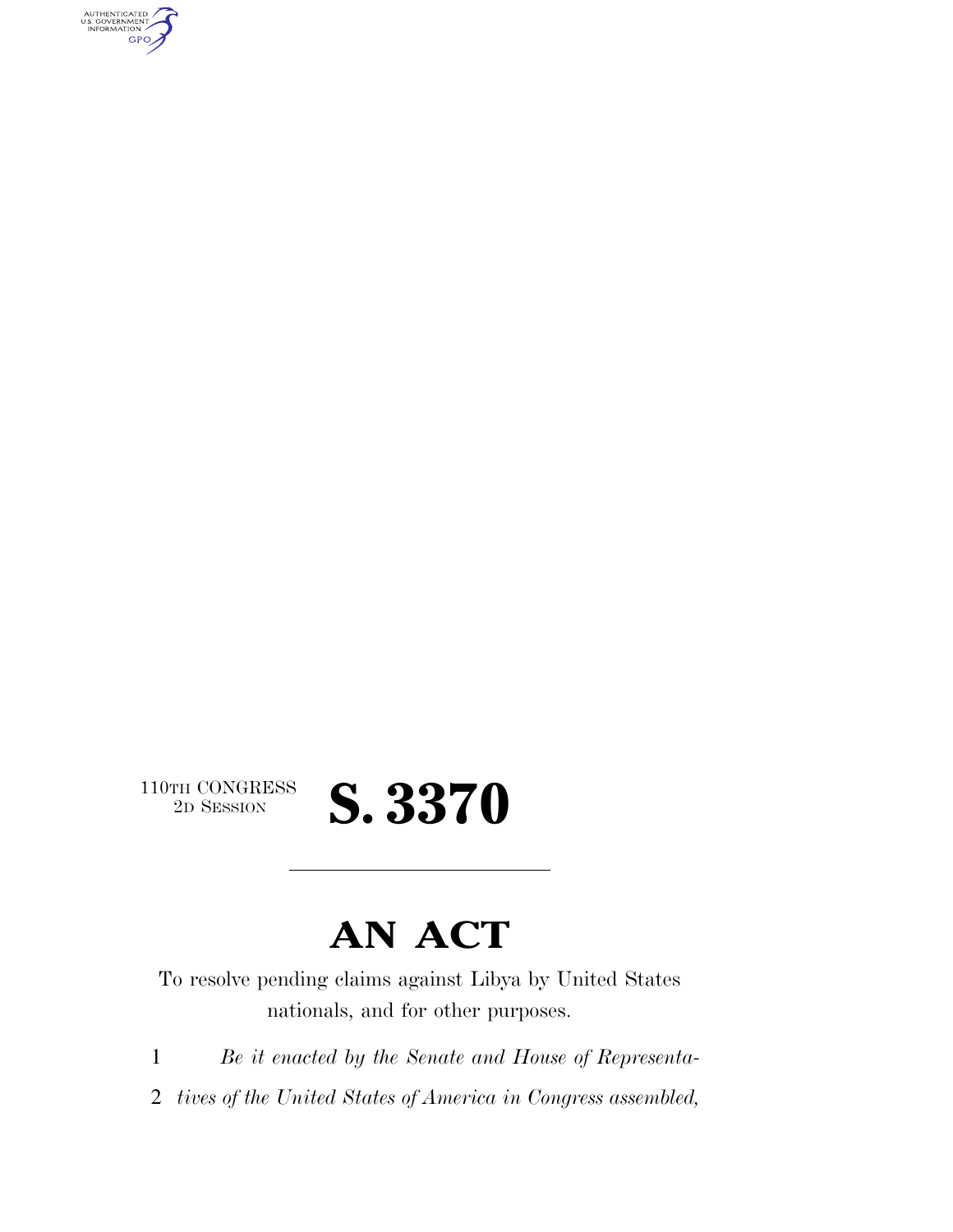#### **SECTION 1. SHORT TITLE.**

 This Act may be cited as the ''Libyan Claims Resolu-tion Act''.

### **SEC. 2. DEFINITIONS.**

In this Act—

 (1) the term ''appropriate congressional com- mittees'' means the Committee on Foreign Relations and the Committee on the Judiciary of the Senate and the Committee on Foreign Affairs and the Com- mittee on the Judiciary of the House of Representa-11 tives;

 (2) the term ''claims agreement'' means an international agreement between the United States and Libya, binding under international law, that provides for the settlement of terrorism-related claims of nationals of the United States against Libya through fair compensation;

 (3) the term ''national of the United States'' has the meaning given that term in section  $20 \qquad 101(a)(22)$  of the Immigration and Nationality Act 21 (8 U.S.C. 1101(a)(22));

 (4) the term ''Secretary'' means the Secretary of State; and

•**S 3370 ES** (5) the term ''state sponsor of terrorism'' means a country the government of which the Sec-retary has determined, for purposes of section  $6(j)$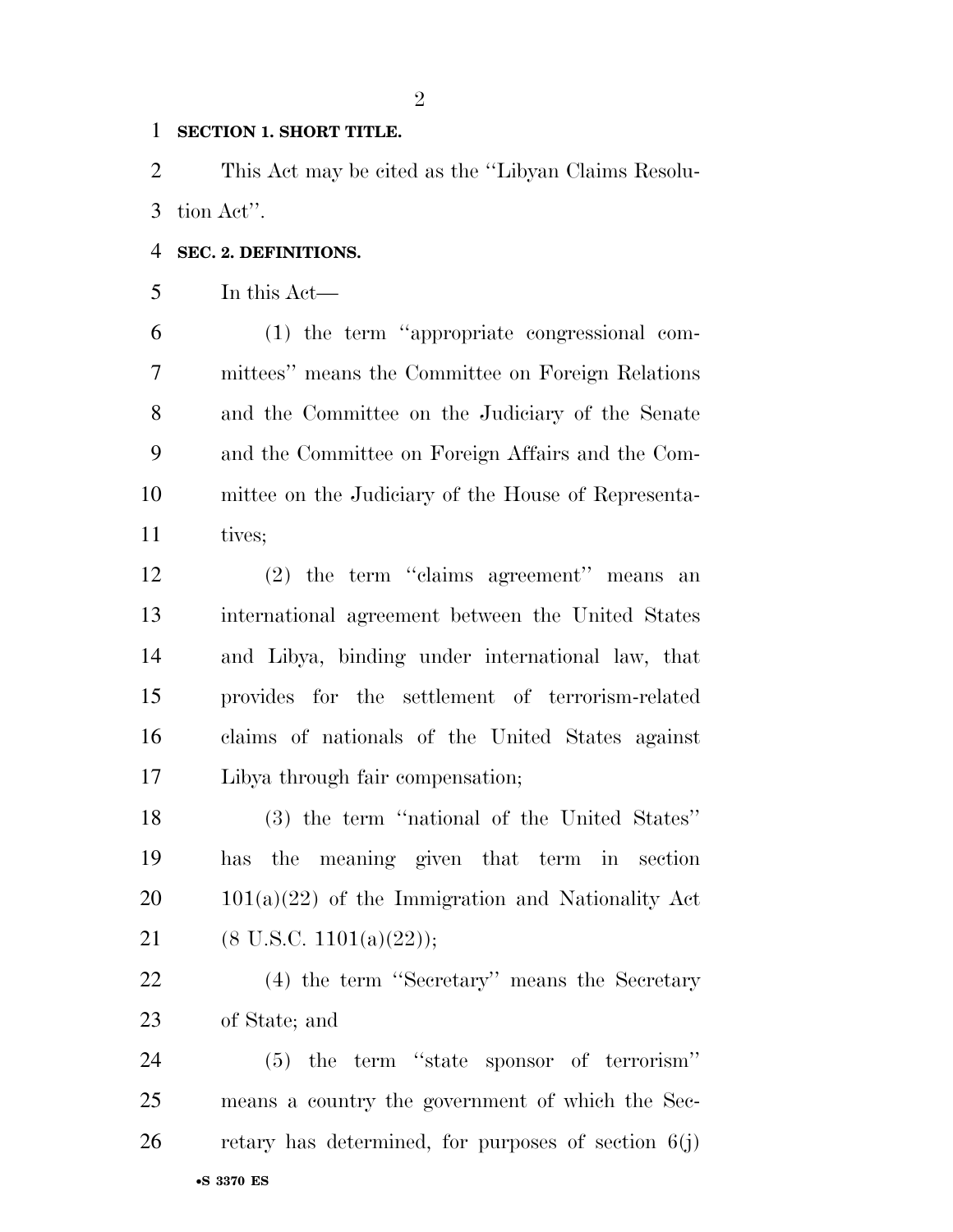of the Export Administration Act of 1979 (50 U.S.C. App. 2405(j)), section 620A of the Foreign Assistance Act of 1961 (22 U.S.C. 2371), section 40 of the Arms Export Control Act (22 U.S.C. 2780), or any other provision of law, is a government that has repeatedly provided support for acts of inter-national terrorism.

#### **SEC. 3. SENSE OF CONGRESS.**

 Congress supports the President in his efforts to pro- vide fair compensation to all nationals of the United States who have terrorism-related claims against Libya through a comprehensive settlement of claims by such na- tionals against Libya pursuant to an international agree- ment between the United States and Libya as a part of the process of restoring normal relations between Libya and the United States.

#### **SEC. 4. ENTITY TO ASSIST IN IMPLEMENTATION OF CLAIMS**

#### **AGREEMENT.**

(a) DESIGNATION OF ENTITY.—

 (1) DESIGNATION.—The Secretary, by publica- tion in the Federal Register, may, after consultation with the appropriate congressional committees, des- ignate 1 or more entities to assist in providing com- pensation to nationals of the United States, pursu-ant to a claims agreement.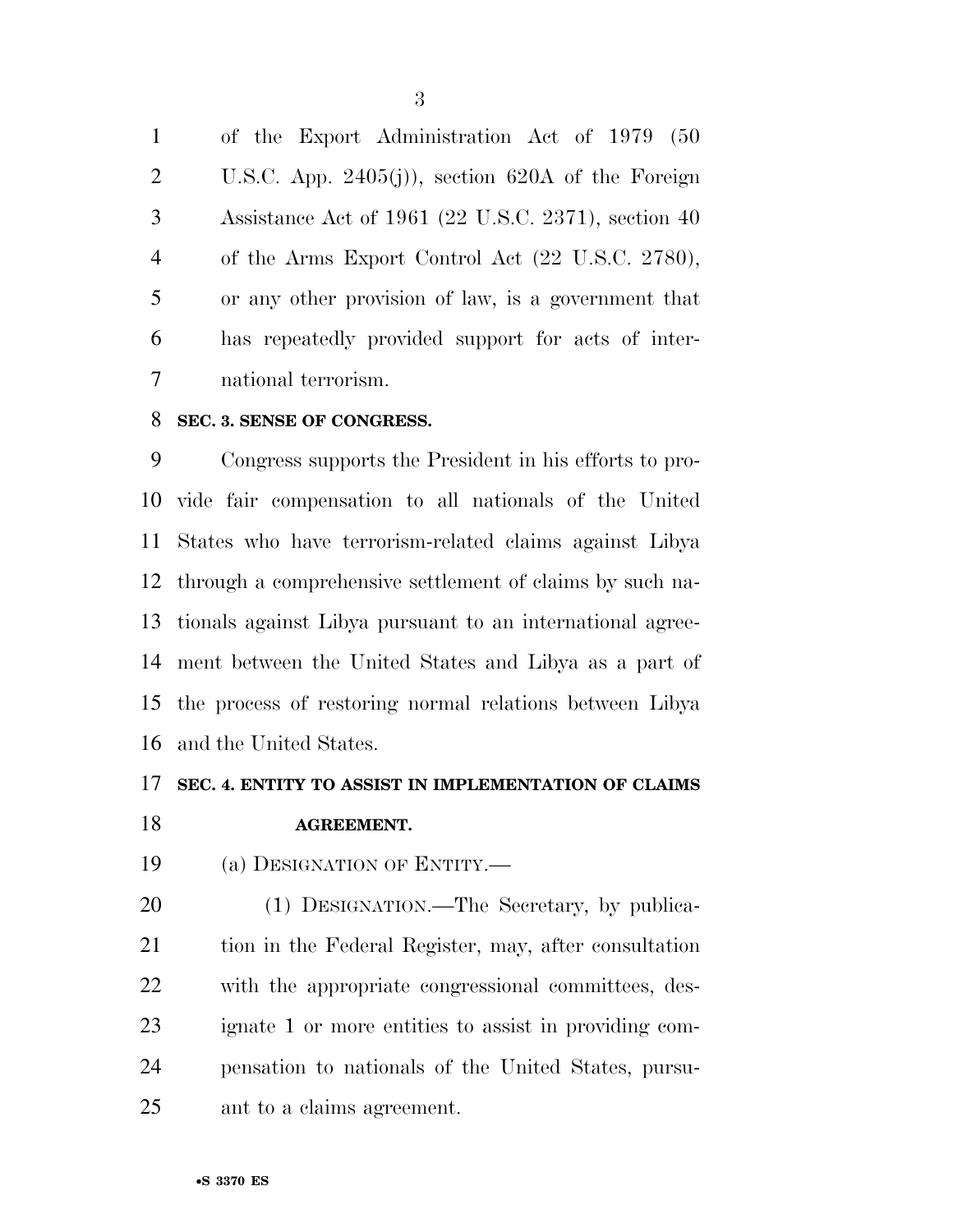| $\mathbf{1}$   | (2) AUTHORITY OF THE SECRETARY.—The des-               |
|----------------|--------------------------------------------------------|
| $\overline{2}$ | ignation of an entity under paragraph (1) is within    |
| 3              | the sole discretion of the Secretary, and may not be   |
| $\overline{4}$ | delegated. The designation shall not be subject to ju- |
| 5              | dicial review.                                         |
| 6              | (b) IMMUNITY.-                                         |
| 7              | $(1)$ Property.—                                       |
| 8              | (A) IN GENERAL.—Notwithstanding any                    |
| 9              | other provision of law, if the Secretary des-          |
| 10             | ignates any entity under subsection $(a)(1)$ , any     |
| 11             | property described in subparagraph (B) of this         |
| 12             | paragraph shall be immune from attachment or           |
| 13             | any other judicial process. Such immunity shall        |
| 14             | be in addition to any other applicable immunity.       |
| 15             | (B) PROPERTY DESCRIBED.—The property                   |
| 16             | described in this subparagraph is any property         |
| 17             | $that-$                                                |
| 18             | (i) relates to the claims agreement;                   |
| 19             | and                                                    |
| 20             | (ii) for the purpose of implementing                   |
| 21             | the claims agreement, is                               |
| 22             | (I) held by an entity designated                       |
| 23             | by the Secretary under subsection                      |
| 24             | (a)(1);                                                |
| 25             | (II) transferred to the entity; or                     |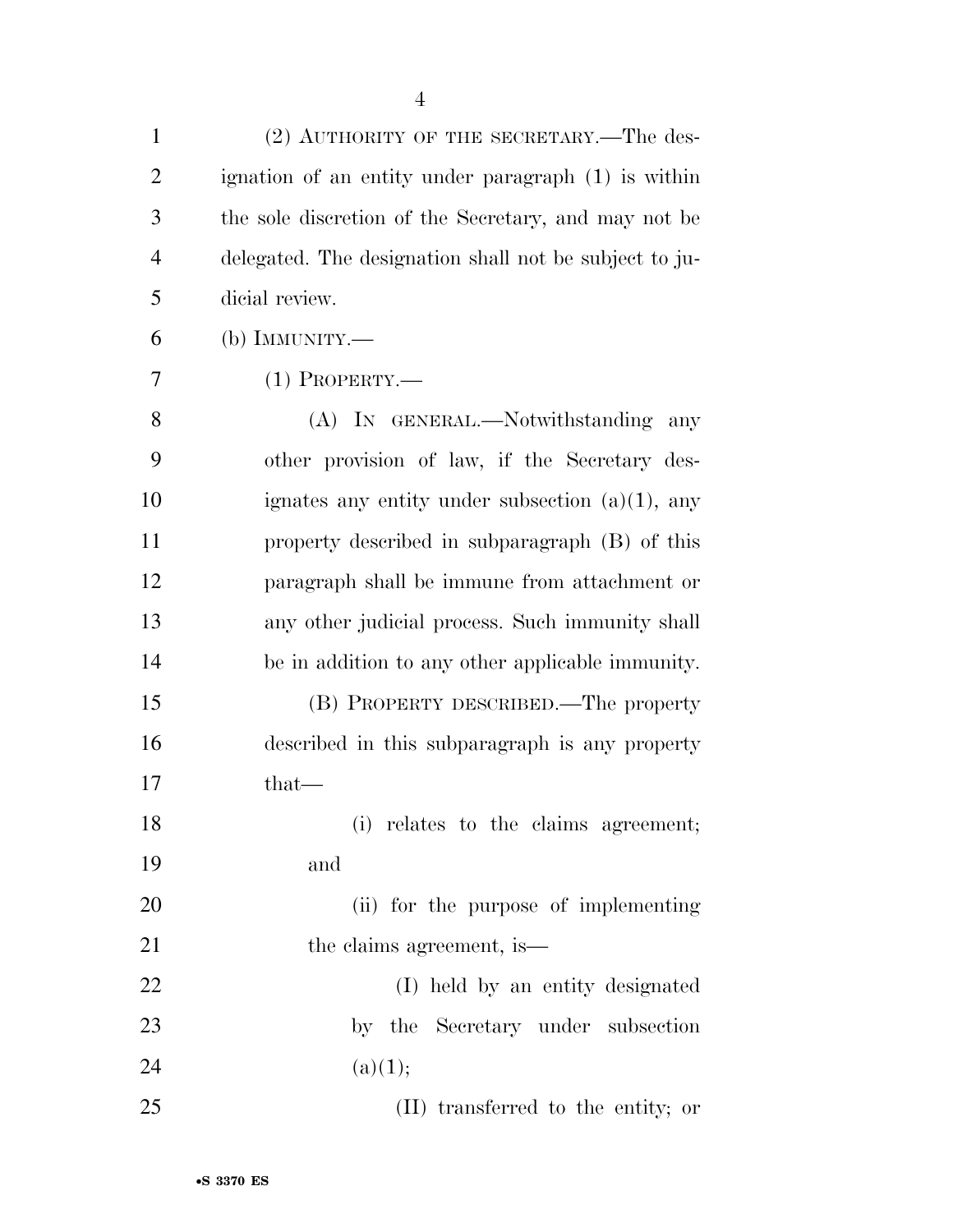| $\mathbf{1}$   | (III) transferred from the entity.                          |
|----------------|-------------------------------------------------------------|
| $\overline{2}$ | (2) OTHER ACTS.—An entity designated by the                 |
| 3              | Secretary under subsection $(a)(1)$ , and any person        |
| $\overline{4}$ | acting through or on behalf of such entity, shall not       |
| 5              | be liable in any Federal or State court for any ac-         |
| 6              | tion taken to implement a claims agreement.                 |
| 7              | (c) NONAPPLICABILITY OF THE GOVERNMENT COR-                 |
| 8              | PORATION CONTROL ACT.—An entity designated by the           |
| 9              | Secretary under subsection $(a)(1)$ shall not be subject to |
| 10             | chapter 91 of title 31, United States Code (commonly        |
| 11             | known as the "Government Corporation Control Act").         |
| 12             | SEC. 5. RECEIPT OF ADEQUATE FUNDS; IMMUNITIES OF            |
|                |                                                             |
| 13             | LIBYA.                                                      |
| 14             | (a) IMMUNITY.—                                              |
| 15             | (1) IN GENERAL.—Notwithstanding any other                   |
| 16             | provision of law, upon submission of a certification        |
| 17             | described in paragraph $(2)$ —                              |
| 18             | (A) Libya, an agency or instrumentality of                  |
| 19             | Libya, and the property of Libya or an agency               |
| 20             | or instrumentality of Libya, shall not be subject           |
| 21             | to the exceptions to immunity from jurisdiction,            |
| 22             | liens, attachment, and execution contained in               |
| 23             | section 1605A, 1605(a)(7), or 1610 (insofar as              |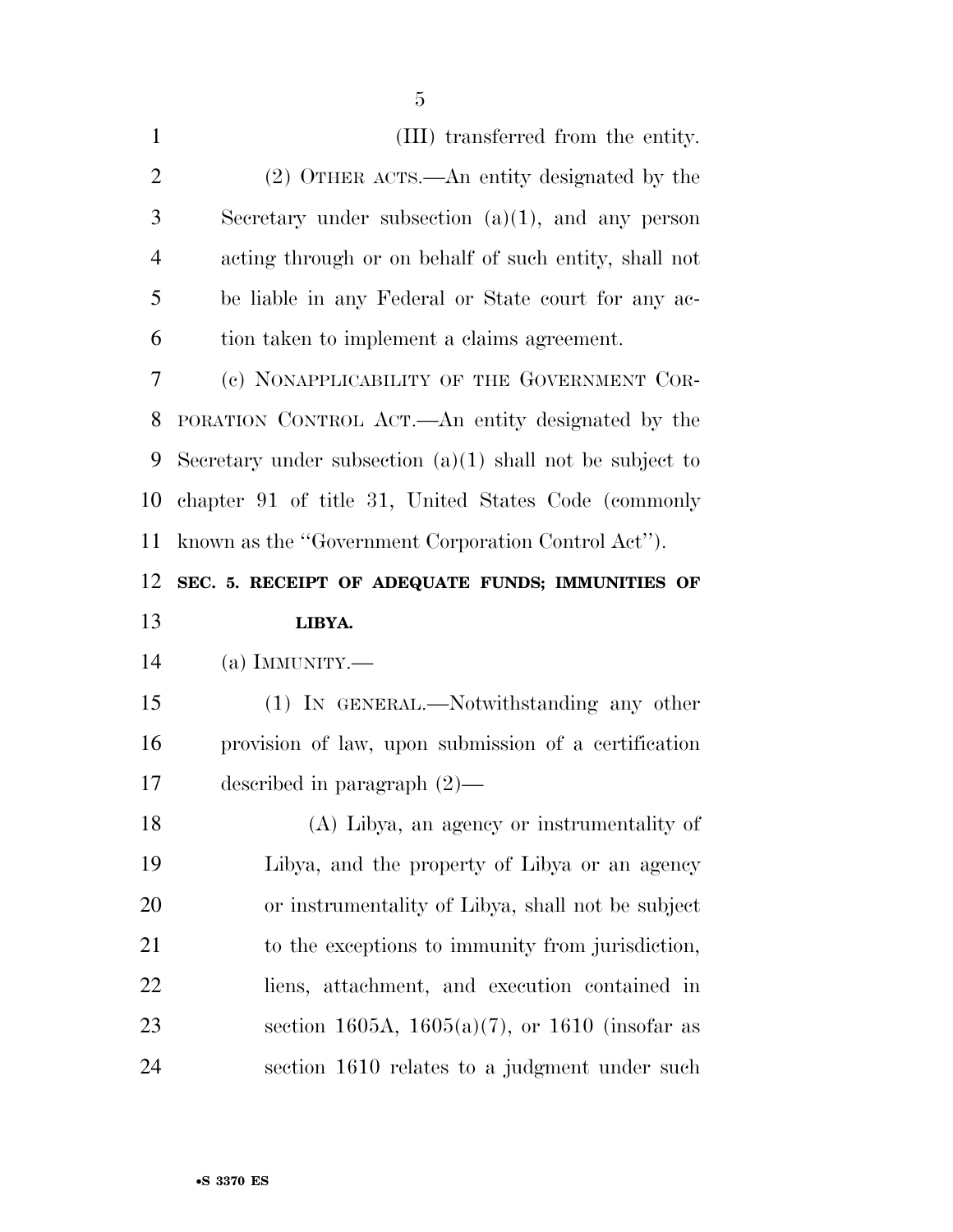| $\mathbf{1}$   | section 1605A or $1605(a)(7)$ of title 28,       |
|----------------|--------------------------------------------------|
| $\mathbf{2}$   | United States Code;                              |
| 3              | $(B)$ section 1605A $(c)$ of title 28, United    |
| $\overline{4}$ | States Code, section $1083(c)$ of the National   |
| 5              | Defense Authorization Act for Fiscal Year 2008   |
| 6              | (Public Law 110–181; 122 Stat. 342; 28           |
| $\tau$         | U.S.C. 1605A note), section 589 of the Foreign   |
| 8              | Operations, Export Financing, and Related        |
| 9              | Programs Appropriations Act, 1997 (28 U.S.C.     |
| 10             | 1605 note), and any other private right of ac-   |
| 11             | tion relating to acts by a state sponsor of ter- |
| 12             | rorism arising under Federal, State, or foreign  |
| 13             | law shall not apply with respect to claims       |
| 14             | against Libya, or any of its agencies, instru-   |
| 15             | mentalities, officials, employees, or agents in  |
| 16             | any action in a Federal or State court; and      |
| 17             | (C) any attachment, decree, lien, execution,     |
| 18             | garnishment, or other judicial process brought   |
| 19             | against property of Libya, or property of any    |
| 20             | agency, instrumentality, official, employee, or  |
| 21             | agent of Libya, in connection with an action     |
| 22             | that would be precluded by subparagraph $(A)$    |
| 23             | or $(B)$ shall be void.                          |

 (2) CERTIFICATION.—A certification described in this paragraph is a certification—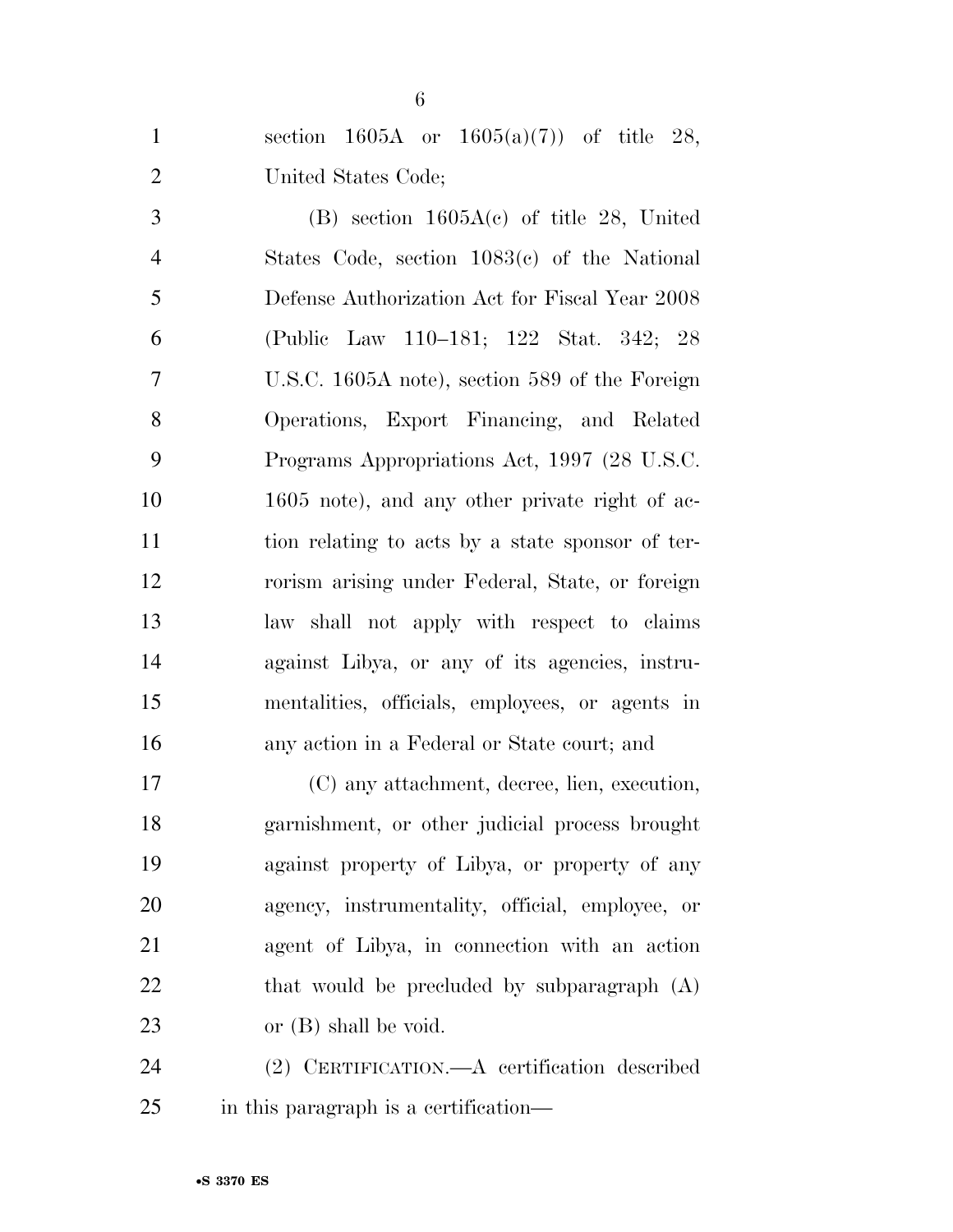| $\mathbf{1}$   | (A) by the Secretary to the appropriate        |
|----------------|------------------------------------------------|
| $\overline{2}$ | congressional committees; and                  |
| 3              | (B) stating that the United States Govern-     |
| $\overline{4}$ | ment has received funds pursuant to the claims |
| 5              | agreement that are sufficient to ensure—       |
| 6              | (i) payment of the settlements re-             |
| 7              | ferred to in section $654(b)$ of division J of |
| 8              | the Consolidated Appropriations Act, 2008      |
| 9              | (Public Law 110–161; 121 Stat. 2342);          |
| 10             | and                                            |
| 11             | (ii) fair compensation of claims of na-        |
| 12             | tionals of the United States for wrongful      |
| 13             | death or physical injury in cases pending      |
| 14             | on the date of enactment of this Act           |
| 15             | against Libya arising under section 1605A      |
| 16             | of title 28, United States Code (including     |
| 17             | any action brought under section               |
| 18             | $1605(a)(7)$ of title 28, United States Code,  |
| 19             | or section 589 of the Foreign Operations,      |
| 20             | Export Financing, and Related Programs         |
| 21             | Appropriations Act, 1997 (28 U.S.C. 1605)      |
| 22             | note), that has been given effect as if the    |
| 23             | action had originally been filed under         |
| 24             | $1605A(c)$ of title 28, United States Code,    |
| 25             | pursuant to section $1083(c)$ of the Na-       |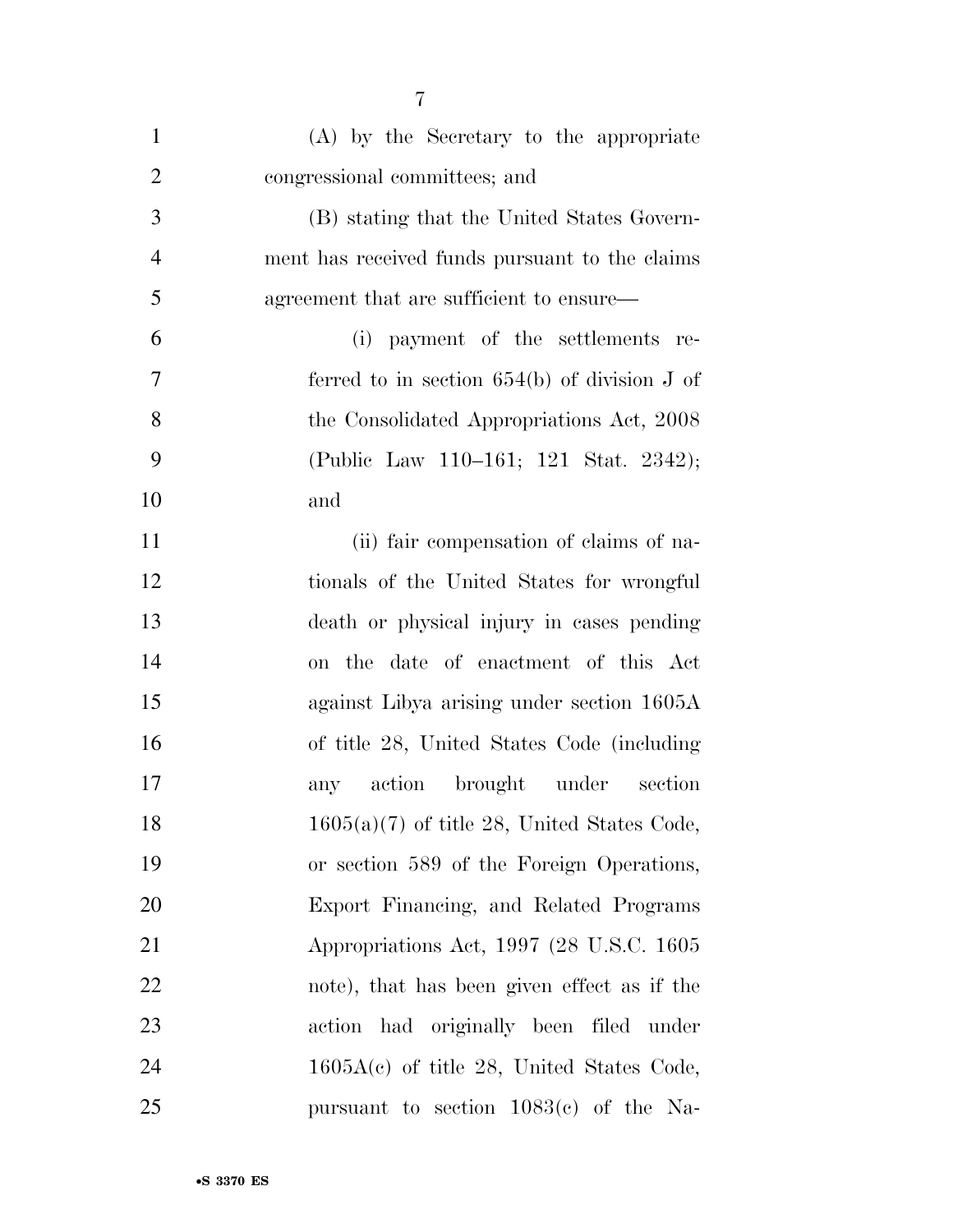| $\mathbf{1}$   | tional Defense Authorization Act for Fiscal                   |
|----------------|---------------------------------------------------------------|
| 2              | Year 2008 (Public Law 110–181; 122                            |
| 3              | Stat. 342; 28 U.S.C. 1605A note).                             |
| $\overline{4}$ | (b) TEMPORAL SCOPE.—Subsection (a) shall apply                |
| 5              | only with respect to any conduct or event occurring before    |
|                | 6 June 30, 2006, regardless of whether, or the extent to      |
|                | 7 which, application of that subsection affects any action    |
| 8              | filed before, on, or after that date.                         |
| 9              | (c) AUTHORITY OF THE SECRETARY.—The certifi-                  |
|                | 10 cation by the Secretary referred to in subsection $(a)(2)$ |
| 11             | may not be delegated, and shall not be subject to judicial    |
|                | 12 review.                                                    |

Passed the Senate July 31, 2008.

Attest:

*Secretary.*